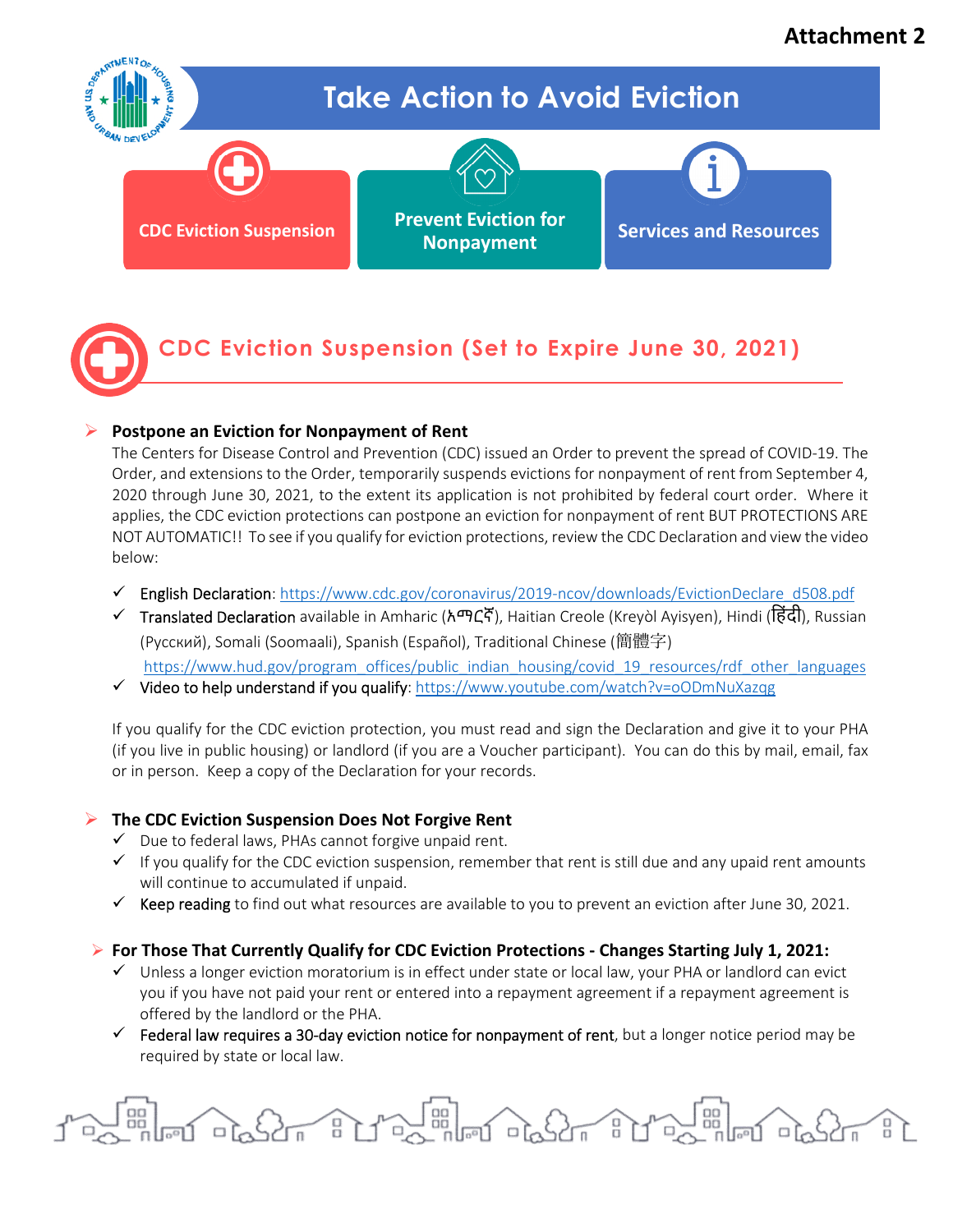# **.**

# **Prevent Eviction for Nonpayment of Rent – Take These Actions**

- **Recertify Your Income**. If you have had a decrease in income or change in circumstances, ask your PHA to recertify your income.
	- $\checkmark$  The PHA will review your current income and adjust your rent to reflect the change.
	- $\checkmark$  Tip! If the change in income was not reported promptly, ask the PHA about their policy on retroactive rent adjustments (some may allow them, some may not).
	- $\checkmark$  If you had a financial hardship, ask the PHA if you are eligible for a minimum rent hardship exemption.

**Lump Sum Payment**. You can pay the back rent in a lump sum by June 30, 2021.

- $\checkmark$  Tip! Stimulus payments, \$300/week or "Extra" COVID unemployment payments, income tax refunds, and the child tax credit payments were not included in your annual calculation of income and could be used as a resource to help your unpaid rent.
- $\checkmark$  If you have not received a stimulus payment, please visit this webpage to check the status of your payment and fill out a simple form: [https://www.irs.gov/coronavirus/get-my-payment.](https://www.irs.gov/coronavirus/get-my-payment)

 **Emergency Rental Assistance Program (ERAP).** If you owe back rent and are at-risk of eviction you may qualify for newly available rental assistance. Information about this program is available here: [https://home.treasury.gov/policy-issues/cares/emergency-rental-assistance-program.](https://home.treasury.gov/policy-issues/cares/emergency-rental-assistance-program) Implementation and priorities vary by state/locality.

 **Local Resources.** Your PHA may know about other resources to help with rent, utilities and other basic needs.

- $\checkmark$  Dial 211 or visit [211.org](https://www.211.org/) for information on emergency financial assistance.
- $\checkmark$  Keep reading to find a list of resources available to you.
- **Repayment Agreement.** If you cannot pay your back rent immediately, ask your PHA or your landlord (if you are a Voucher participant) if you can enter into a repayment agreement for any unpaid rent.
	- $\checkmark$  Entering into a repayment agreement will be at the PHA or landlord's discretion.
	- $\checkmark$  Public housing participants: the terms of the repayment agreement will be outlined in the PHA's Admission and Continued Occupancy Policy (ACOP) and in the written repayment agreement.
	- $\checkmark$  Voucher participants: you will need to negotiate directly with your landlord to determine the terms of the repayment agreement.
- **Tenant Rights and Wrongful Evictions.** If you feel you are being wrongfully evicted, contact your local legal aid organization or social service agencies.
	- $\checkmark$  Public housing participants: you have the right to a grievance procedure as stated in your lease.
	- $\checkmark$  Voucher participants: you may also contact your local PHA.
	- $\checkmark$  Tip! Additional information on legal assistance available in your area is available at Legal Services Corporation [\(https://www.lsc.gov/what-legal-aid/find-legal-aid\)](https://www.lsc.gov/what-legal-aid/find-legal-aid), the ACL Elder Care Locator [\(https://eldercare.acl.gov/Public/Index.aspx\)](https://eldercare.acl.gov/Public/Index.aspx), and LawHelp.org [\(https://www.lawhelp.org/\)](https://www.lawhelp.org/).<sup>1</sup>
- **Contact HUD to Report Discrimination.** If you believe you have experienced discrimination, HUD encourages you to file a complaint by phone or online.
	- $\checkmark$  Call: 1-800-669-9777
	- $\checkmark$  Online: https://www.hud.gov/program\_offices/fair\_housing\_equal\_opp/online-complaint

<sup>1</sup> HUD is providing these links for your awareness only. HUD has not evaluated and does not endorse these websites.